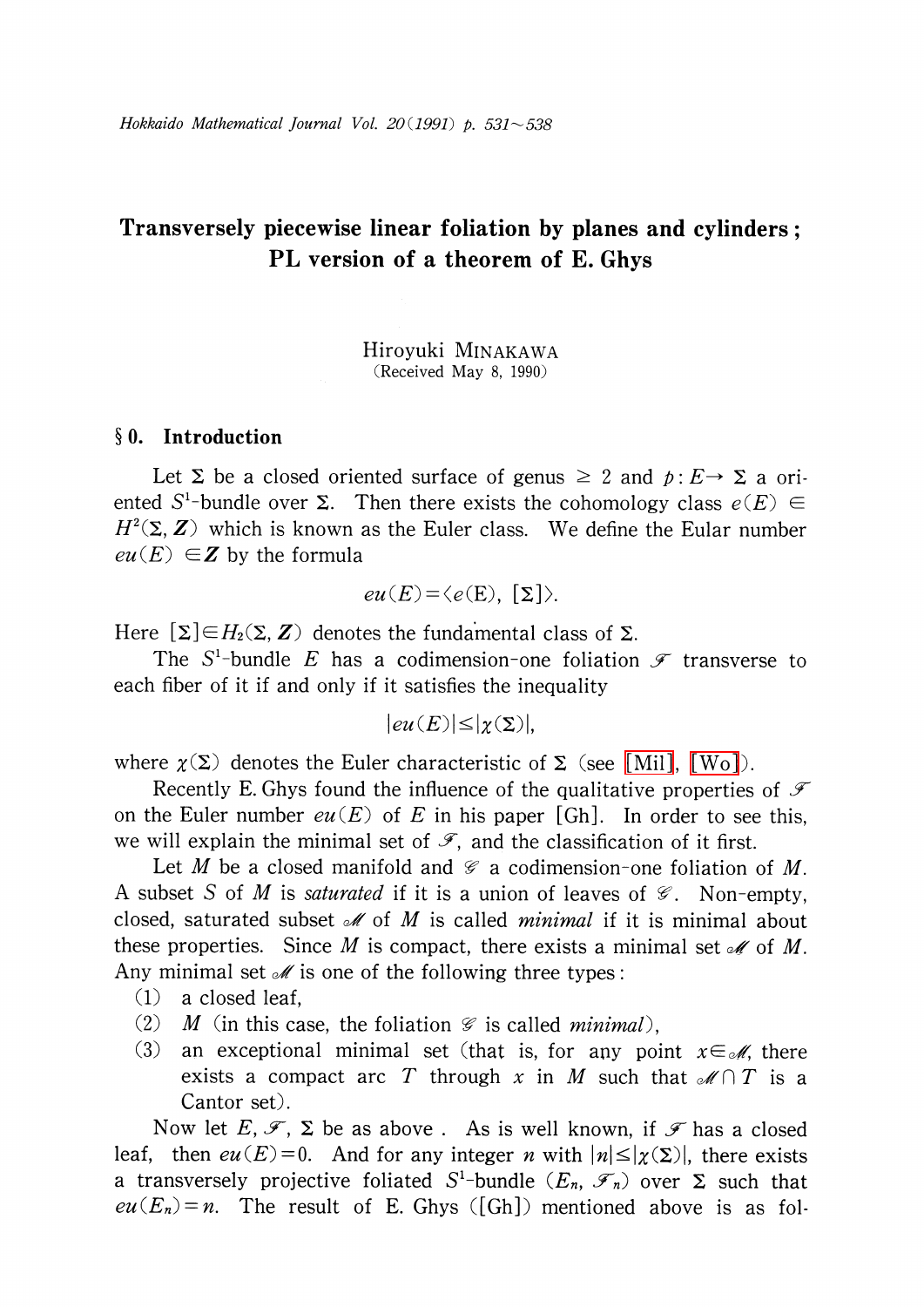lows: if  $\mathcal{F}$  is of class  $C^{2}$  and it has an exceptional minimal set, then  $|eu(E)| < |\chi(\Sigma)|$ .

Now we are interested in the following problem: whether the last inequality holds for transversely piecewise  $C^{2}$  or transversely  $C^{1+a}(0<\alpha<1)$ foliations (see  $[Gh]$ ,  $[H-K]$ ). One of the reasons why this problem is important is that it has something to do with a topological invariance of Anosov foliations of the unit tangent bundle  $T_{1}\Sigma$  of  $\Sigma$ . In this paper, we consider this problem in the category of transversely piecewise linear foliations and get the following theorem:

THEOREM. Let  $\Sigma$ ,  $E$ ,  $\mathcal F$  be as above. If  $\mathcal F$  is a transversely piecewise linear foliation and has an exceptional minimal set, then we have

 $|eu(E)|<|\chi(\Sigma)|$ .

#### $\S 1.$  Reduction of theorem.

Let  $\Sigma$ ,  $E$ ,  $\mathscr{F}$  be as in Section 0. E. Ghys proved the following theorem in [Gh. Th.3] for  $C^{0}$  foliated S<sup>1</sup>-bundles  $(E, \Sigma)$ .

THEOREM 1.1. If  $|eu(E)| = |\chi(\Sigma)|$ , then every leaf of  $\mathcal{F}$  is homeomorphic to  $T^{2}$  or  $S^{1}\times \boldsymbol R$  or  $\boldsymbol R^{2}.$ 

On the other hand, for any connected manifold M, let  $\varepsilon(M)$  denote the number of the endset of  $M$ . That is

$$
\varepsilon(M) = \sup_{K \in \mathcal{K}} \# \left\{ U \middle| \begin{aligned} U & \text{is a connected component of } M - K \\ \text{and is not relatively compact in } M \end{aligned} \right\},
$$

where  $\mathcal{K}$  denotes the family of all compact subsets of M. For example,  $\epsilon(T^{2})=0, \ \epsilon(S^{1}\times \boldsymbol{R})=2$  and  $\epsilon(\boldsymbol{R}^{2})=1$ . The following theorem is due to G. Duminy (unpublished, but see [C-C 2]).

<span id="page-1-0"></span>THEOREM 1.2. Let  $\mathcal{C}$  be a codimenison-one,  $C^{2}$  foliation of a closed manifold M. If  $\mathscr{G}$  has an exceptional minimal set  $\mathscr{M}$ , then every semi -proper leaf  $L$  in  $\mathscr{M}$  has an infinitely many ends, that, is,  $\varepsilon(L)=\infty$ ,

Then, if  $\mathcal{F}$  is of class  $C^{2}$  and has an exceptional minimal set, then Ghys inequality  $|eu(E)|<|\chi(\Sigma)|$  follows from [Theorem](#page-1-0) 1.1 and Theorem 1. <sup>2</sup> as above. But [Theorem](#page-1-0) 1. <sup>2</sup> is so powerful result that it is stronger than what we need to prove the Ghys inequality. Indeed, whether Theorem 1. <sup>2</sup> holds for a piecewise linear (PL) foliation is an open problem. So we consider the following problem which is sufficient to prove a Ghys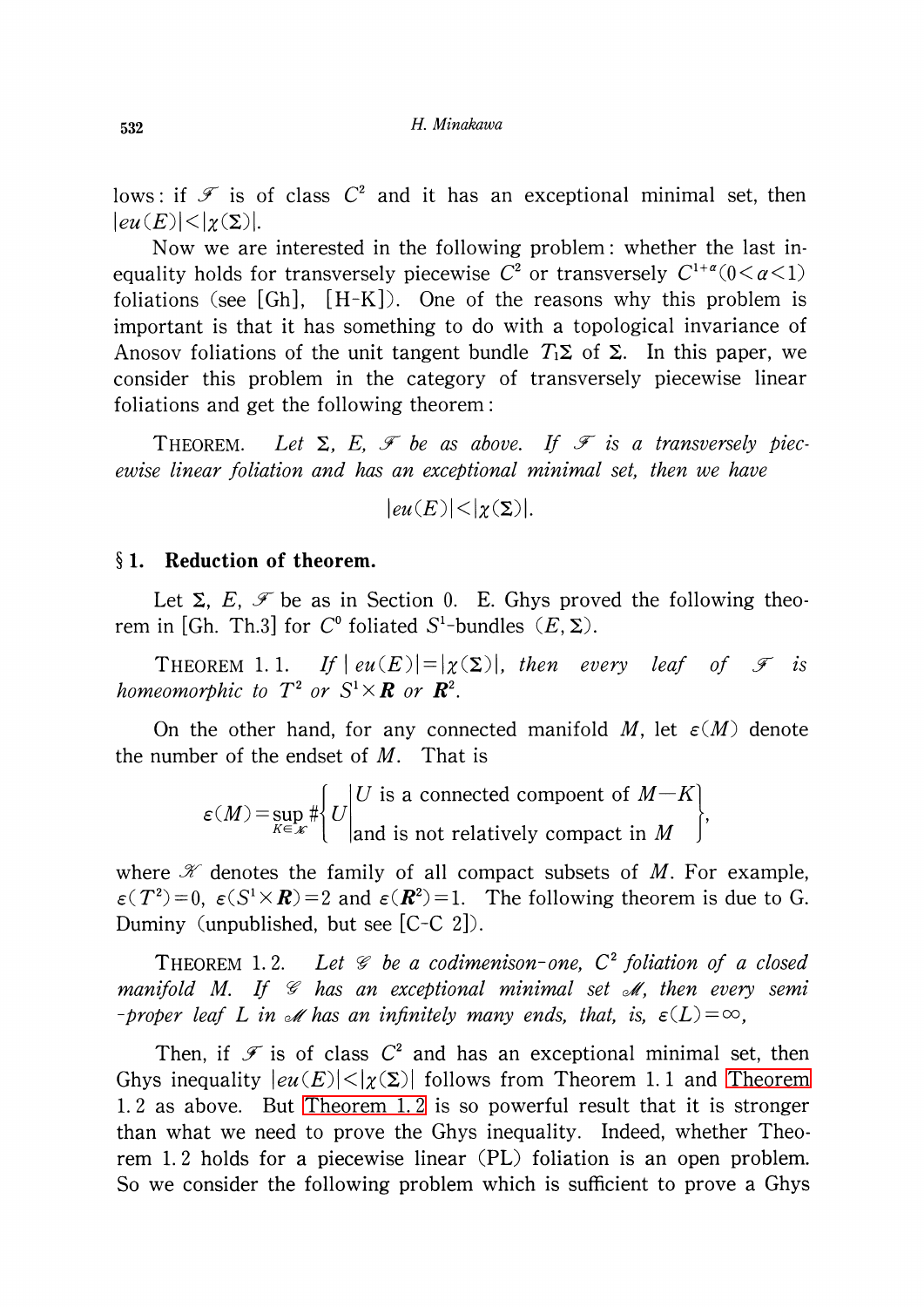inequality for PL-foliations:

PROBLEM 1.3. Let  $\mathcal G$  be a codimension-one foliation of a closed 3 -manifold. If every leaf of  $\mathscr{G}$  is homeomorphic to  $S^{1}\times \boldsymbol{R}$  or  $\boldsymbol{R}^{2}$ , then is it minimal  $\cdot$ 

If  $\mathscr{G}$  is class  $C^{2}$ , then the answer to PROBLEM 1.3 is a affirmative by THEOREM 1.2. But it is negative for C<sup>1</sup> foliations. Indeed, let  $(T^{2}, \mathcal{G}_{D})$ be a Denjoy flow of class  $C^{1}$  (see [\[Her\]\)](#page-7-2) and  $\pi: T^{3}=T^{2}\times S^{1}\rightarrow T^{2}$  a natural projection. Then  $\pi^{*}\mathcal{G}_{D}$  is a  $C^{1}$  foliation by cylinders of  $T^{3}$  which has an exceptional minimal set. The following theorem is one of the main results of this paper which will be proved in Section 2:

THEOREM 1.4. Let  $\mathcal G$  be a codimension-one, transversely oriented, transversely PL foliation of a closed manifold M. If every leaf of  $\mathscr{C}$  is homeomorphic to  $S^{1}\times \boldsymbol R$  or  $\boldsymbol R^{2}$ , then it is a minimal foliation.

The definition of a transversely PL foliation is given is Section 3.

PROOF OF THEOREM IN SECTION 0: Theorem 1.1 and 1.4 implies the theorem.

# $\S 2.$  Transversely piecewise linear foliations.

Let  $\mathscr{G}$  be a codimension-one, transversely oriented, transversely PL foliation of a 3-dimensional closed manifold M and  $\mathcal{T}$  a one-dimensional foliation of  $M$  transverse to  $\mathscr{G}.$  That is, there exists a finite family  $\{(U_{i},$  $\{\varphi_{i}\}\}_{i=1}^{n}$  which satisfies the following four conditions:

- $(1) \{ U_{i}\}_{i=1}^{n}$  is an open cover of M.
- (2)  $\psi_{i} : U_{i} \rightarrow (-1,1)^{2}\times(a_{i}, b_{i})$  is a homeomorphism such that

 $\mathscr{G}|_{U_{i}}=\psi_{i}^{*}\{(-1,1)^{2}\times\{t\}\}_{t\in(a_{i},b_{i})}$  and  $\mathscr{F}|_{U_{i}}=\psi_{i}^{*}\{\{x\}\times(a_{i}, b_{i})\}_{x\in(-1,1)^{2}}$ .

(3) If  $U_{i}\cap U_{j}\neq\emptyset$  ( $1\leq i, j\leq n$ ), then there exists a simple foliation chart  $(U, \psi)$  such that  $U\!\supset\!\overline{U}_{i}\cup\overline{U}_{j}$ . Here, a foliation chart  $(U, \psi)$  is simple if it satisfies the condition (2) above.

(4) For every coordinate transformation  $\psi_{i}\circ\psi_{j}=(f_{ij}, \gamma_{ij})$ , there exists an element  $g\!\in\!PL_{+}(\bm{R})$  such that  $\gamma_{ij}=g$  on the domain of  $\gamma_{ij}$ . Here,  $PL_{+}(\bm{R})$ denotes the group of all orientation preserving piecewise linear homeomorphisms of  $\bm{R}$  whose non-differentiable point set has no accumulation point in R.

From now on, let  $M, \mathcal{G}, \mathcal{J}, \{(U_{i}, \psi_{i})\}_{i=1}^{n}, \gamma_{ij}$  be as above and fix them. For every  $\gamma_{ij}$ , its graph has at most finitely many non-differentiable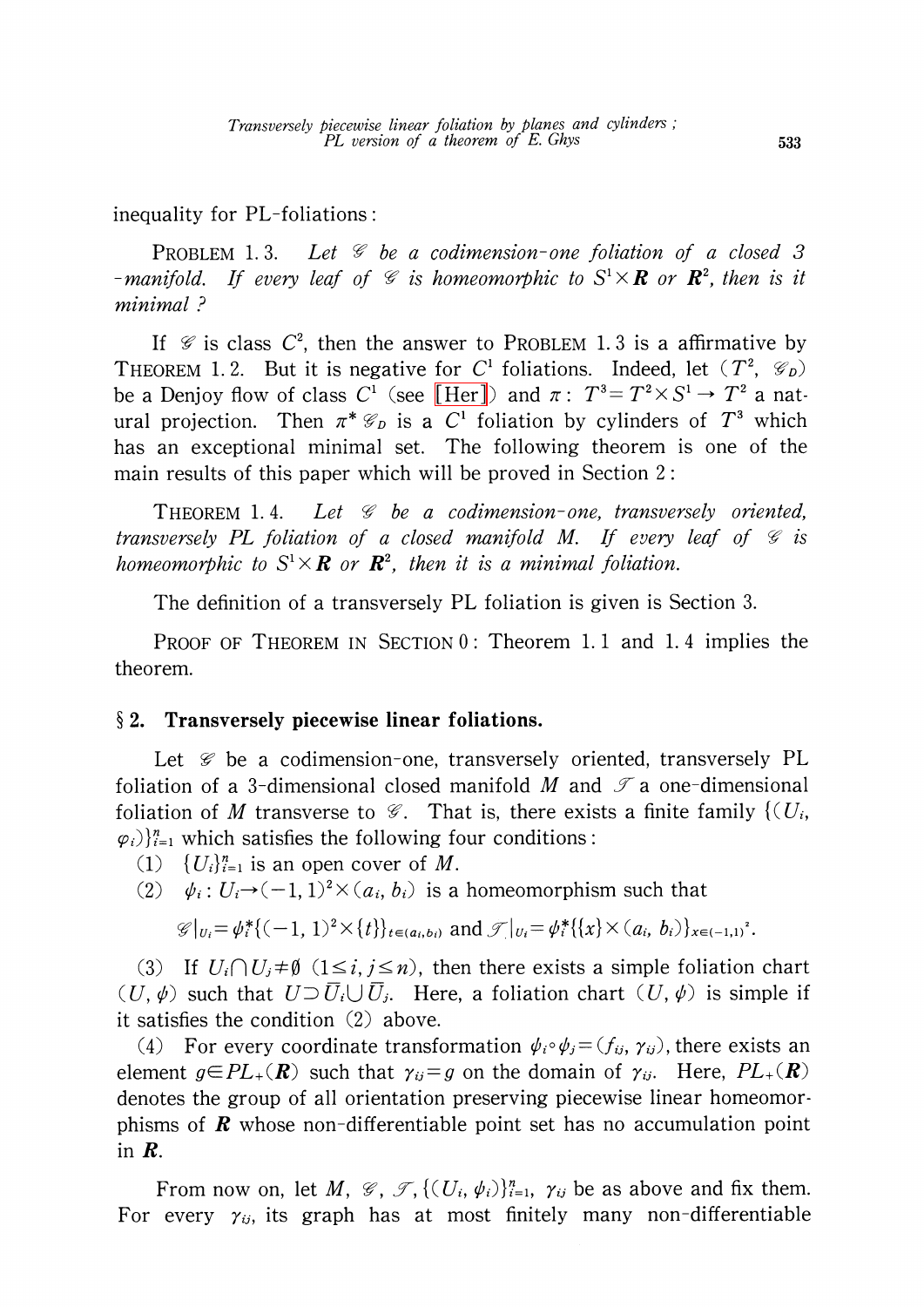points, which we denote by

$$
(x_1^{ij}, y_1^{ij}), \cdots, (x_{l_{ij}}^{ij}, y_{l_{ij}}^{ij}).
$$

We define a compact set  $K$  by

$$
K = \overline{K}_{0}, \quad K_{0} = \Big( \bigcup_{\substack{1 \leq i,j \leq n \\ 1 \leq l \leq l_{ij}}} \psi_{i}^{-1}((-1,1)^{2} \times \{y_{l}^{ij}\}) \Big) \cup \Big( \bigcup_{\substack{1 \leq i,j \leq n \\ 1 \leq l \leq l_{ij}}} \psi_{j}^{-1}((-1,1)^{2} \times \{x_{l}^{ij}\}) \Big).
$$

REMARK 2.1. We note that  $\mathscr{C}|_{M-K}$  is a transversely affine foliation of  $M-K$ . Here, a transversely affine foliation means that every transverse trasition function  $\gamma_{ij}$  is a restriction of an affine homeomorphism of R.

A holonomy associated to a loop in a leaf of  $\mathscr{G}$  can be written as a composite of  $\gamma_{ij}$ . We have the following fundamental proposition due to T. Kanayama [\(\[Kan\]\)](#page-7-3) :

<span id="page-3-0"></span>PROPOSITION 2.2. For any connected  $\mathscr{F}$  saturated open set U, its Dippolito completion  $(\hat{U}, \hat{C})$   $(\hat{E} : \hat{U} \rightarrow M$  is the natural immersion induced by the inclusion  $\iota : U \hookrightarrow M$ .) has a nucleus-arm decomposition  $\hat{U}=N\cup A_{1}$  $\cup\cdots \cup A_{l}$  (for some integer  $l\geq 0$ ) such that  $(A_{i}, l^{\ast}\mathcal{F}|A_{i})(i=1, \cdots, l)$  is a trivially foliated I-product.

A leaf L of  $\mathcal{G}$  is semi-proper if, for any point x of M, there exists a non-degenerate compact arc T which is contained in a leaf of  $\mathscr{F}$  such that  $L\cap T=\{x\}$ . A semi-proper leaf L is stable on the proper side if there exists a foliation preserving topological immersion  $f: (L\times[0,1), \{L\times[0,1),\{L\times[0,1)\}\})$  $\{\{t\}\}_{t\in [0,1)}$   $\rightarrow$   $(M, \mathcal{G})$  such that  $f(x, 0) = x, f|_{L\times(0,1)}$  is an embedding and  $f(L\times(0,1))\cap L=\emptyset$ . The following two propositions are easily proved by Remark 2. <sup>1</sup> and Proposition 2. 2.

<span id="page-3-2"></span>PROPOSITION 2.3. For any semi-proper leaf  $L\in \mathscr{G}$ , the holonomy associated to any loop in  $L-K$  is trivial. Especially L is without holonomy if it is homeomorphic to  $S^{2}-Z$ , where  $Z$  is a totally disconnected closed set of  $S^{2}$ .

<span id="page-3-1"></span>PROPOSITION 2.4. If a semi-proper leaf  $L\in \mathscr{G}$  is without holonomy on the proper side, then L is stable on this side. Especially L is stable on the proper side if is homemorphic to  $S^{2}-Z$ , where Z is a totally disconnected closed set of  $S^{2}$ .

The following proposition is important to think about the stucture of a foliation by planes and cylinders: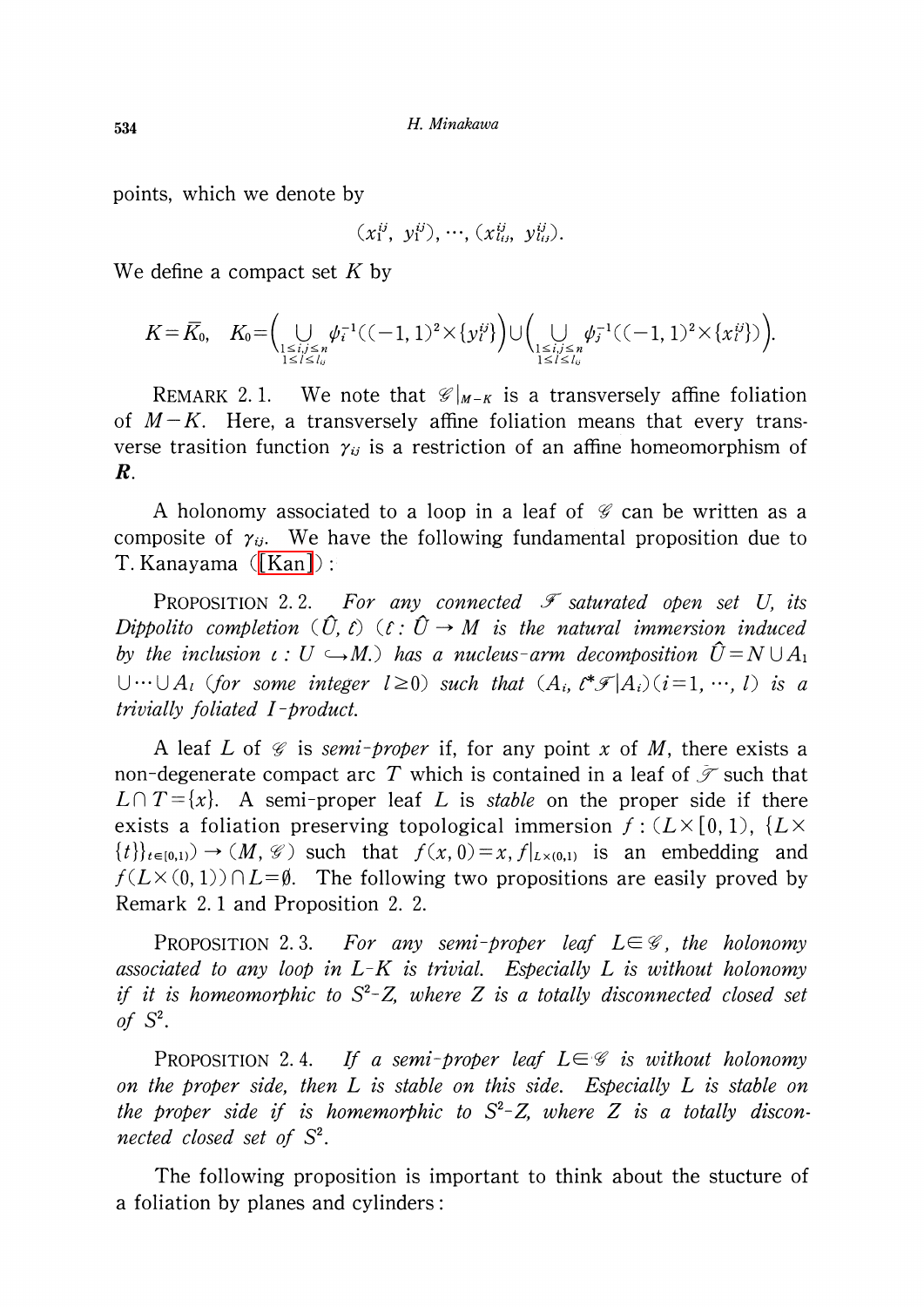<span id="page-4-0"></span>PROPOSITION 2.5. Let U be a connected  $\mathcal{C}$ -saturated set of M and  $(\hat{U}, \hat{U})$  a Dippolito completion of U. If  $\mathcal{C}^{*}\mathcal{C}$  has no compact leaf and every leaf of  $\ell^{*}\mathcal{G}$  has a finite number of ends, then we have

- (1) The pair  $(\hat{U},\hat{\ell}^{*}\mathscr{G})$  is a trivially foliated I-product over a boundary leaf.
- (2) For every leaf  $L\in \mathscr{G}|_{U}$ , its closure  $cl_{M}(L)$  contains  $cl_{M}(\ell(\partial U))$ .

PROOF: We take a boundary leaf  $\hat{L}\subset\partial\hat{U}$  and a compact 2-dimensional submanifold  $\hat{K}$  of  $\hat{L}$  with boundary which contains  $\hat{\ell}^{-1}(K)\cap\bar{L}$ . Let  $\widehat{B}$  be a non-compact connected component of  $\widehat{L}$ -int ${}_{L}\widehat{K}$ . By exchanging  $\hat{K}$  for a bigger one if necessary, we can assume that  $\partial\hat{B}$  is homeomorphic to  $S^{1}$  and that  $\hat{B}$  is contained in some arm  $A_{i}$  of a nucleus -arm decomposition of  $\hat{U}$  as in [Proposition](#page-3-0) 2.2. Now we take a base point  $x_{0}$  in  $\partial\hat{B}$  and let  $T_{*}$  be a leaf of  $\ell^{*}\mathcal{I}$  through  $x_{0}$ . If a leaf  $L\in \ell^{*}\mathcal{G}$ has non-empty intersection with  $int(T_*)$ , then it is a proper leaf without holonomy. Indeed, if not, L or a leaf  $L'$  near L contains infinitely many copies of  $\hat{B}$  and  $\varepsilon(L)=\infty$  or  $\varepsilon(L')=\infty$ , a contradiction. So  $L$  is stable by [Proposition](#page-3-1) 2.4. Then we can construct a topological embedding  $h$ :  $\hat{L}\times T_{*}\rightarrow\hat{U}$  such that  $h(\hat{L}\times\partial T_{*})\;\subset\!\partial\;\hat{U},\;h^{*}i^{*}\;\mathscr{G}\!=\!\{\hat{L}\!\times\!\{t_{*}\}\}_{t_{*}\in T_{*}}$  and  $h^{*}\mathcal{\mathcal{F}}{=}\{\{\mathcal{G}\}\times T_{*}\}_{\mathcal{F}}{=}\mathcal{L}$ . We can easily see that the image  $h(\hat{L}\times T_{*})$  is open and closed. Since  $\hat{U}$  is connected, then h is a homeomorphism. This completes the proof.

COROLLARY 2.6. If  $\mathscr{C}$  has no compact leaf and every leaf in  $\mathscr{C}$  has finite ends, then  $\mathscr{G}$  has a unique minimal set.

PROOF: Let  $\mathcal{M}$  be a minimal set of  $\mathcal{G}$ . If  $\mathcal{M}=M$  then  $\mathcal{G}$  has a unique minimal set M. Since  $\mathcal{M}$  can not be a compact leaf, we may suppose that  $\mathscr{M}$  is a exceptional minimal set. For any leaf  $L\!\!\in\!\mathscr{G}|_{M-\mathscr{M}}$ , its closure  $\text{cl}_{M}(L)$  contains  $\mathcal{M}$  by [Proposition](#page-4-0) 2.5. Then  $\mathcal{M}$  must be a unique minimal set of  $\mathscr{G}$ .

# $\S 3.$  Foliations by cylinders and planes.

Let M,  $\mathscr{G}, \mathscr{T}, K$ , etc.... be as in Section 2. In this section, we assume that every laef of  $\mathscr{G}$  is homeomorphic to  $S^{1}\times\boldsymbol{R}$  or  $\boldsymbol{R}^{2}.$ 

If  $\mathscr{G}$  is without holonomy, then there exists a Novikov transformation  $\phi : \pi_{1}(M) \rightarrow PL_{+}(R)$  (for definition, see [\[No\],](#page-7-4) [H-H]). In this case,  $\phi(\pi_{1}(M))$  is fixed point free, free abelian group and of rank  $\geq 2$ . Here, fixed point free means that any element  $f \neq id_{R}$  of  $\phi(\pi_{1}(M))$  has no fixed point. By taking a conjugation by a element of  $PL_{+}(\mathbf{R})$  if necessary, we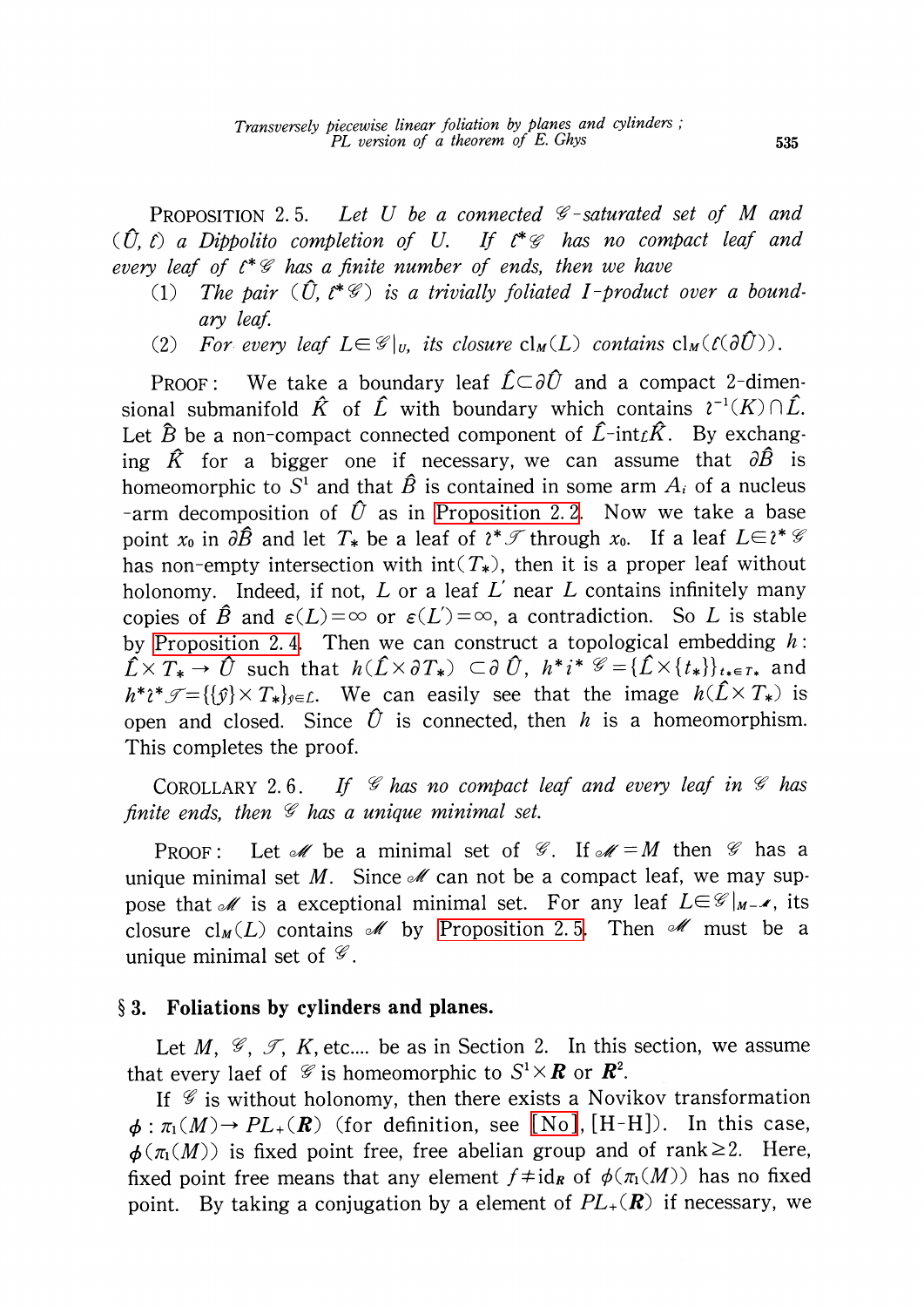can assume that  $\phi(\pi_{1}(M))$  contains a translation by 1. Then it induces a fixed point free, free abelian subgroup  $H\mathbb{C}PL_{+}(S^{1})$  of rank  $\geq$  1. Then the natural action of H on  $S^{1}$  is minimal (see [\[Min\]\)](#page-7-5). Thus we have the following theorem:

THEOREM 3.1. If  $\mathcal{G}$  is without holonomy, then it is a minimal foliation.

Now let L be a leaf of  $\mathcal{C}$  and X a topological space. Given a continuous map  $c:X\rightarrow L$ ,  $f:X\times[a, b]\rightarrow M$  is called a *fence* associated with c, if it satisfies the following four conditions:

- (1)  $0 \in (a, b)$ .
- (2)  $f(x, 0) = c(x)$  for any  $x \in X$ .
- (3) For any  $t\in[a, b]$ ,  $f(X\times\{t\})$  is contained in a leaf of  $\mathscr{G}$ .
- (4) For any  $x \in X$ , f is a topological embedding from  $\{x\}\times[a, b]$ into a leaf of  $\mathcal{T}$ .

As is well known, if  $X=[0,1]^2$ , then there always exists a fence f:<br> $\frac{12}{2}$  (a)  $\frac{1}{2}$ ,  $\frac{1}{2}$  (a)  $\frac{2}{2}$  (a) associated with such the set of all  $[0, 1]^{2}\times[a, b]\rightarrow L$  (a $<0) associated with any continuous map  $c:[0, 1]^{2}$$  $\neg L$  (see [\[Ni\]\)](#page-7-6).

THEOREM 3.2. If  $\mathcal C$  is with holonomy, then it is also minimal foliation.

Before the proof, we prepare the following two theorems. One is about an invariant measure due to S. Goodman and J. Plante  $([G-P])$  and the other about <sup>a</sup> holonomy of a semi-proper leaf in a codimension-0ne foliation of <sup>a</sup> compact manifold with boundary essentially due to G. Duminy, G. Hector, J. Cantwell and L. Conlon [\(\[He](#page-7-8) 1], [\[He](#page-7-8) 2], [C-C 2]).

<span id="page-5-0"></span>THEOREM 3.3. Let N be a paracompact manifold,  $\mathcal{F}$  a continuous foliation of N of arbitrary codimension, S a compact  $\mathscr{F}$ -saturated set, and L $\subset$ S a non-proper leaf with trivial holonomy such that  $H_{c}^{1}(L, Z) \neq 0$  is finitely generated. Then there exists a nontrivial invariant measure in S.

<span id="page-5-1"></span>THEOREM 3.4. Let N be a compact manifold with corner  $\angle N$  and  $\mathcal{F}$  a codimension-one foliation of N. Suppose that the boundary  $\partial N$  is a union of the compact two manifolds  $\partial_{tan}N$  and  $\partial_{tr}N$  such that  $\partial_{tan}N\cap$  $\partial_{tr}N=\angle N$  and that  $\mathscr{F}$  is tangent to  $\partial_{tan}N$  and transverse to  $\partial_{tr}N$ . If  $\mathscr{F}$ is a transversely  $C^{2}$  foliation, than every non-proper semi-proper leaf  $L\in$  $\mathscr{F}$ , whose closure  $\text{cl}_N(L)$  has no intersection with  $\partial_{tan}N$ , has a non-trivial holonomy.

PROOF OF THEOREM 3. 2: We prove this theorem by a contradiction.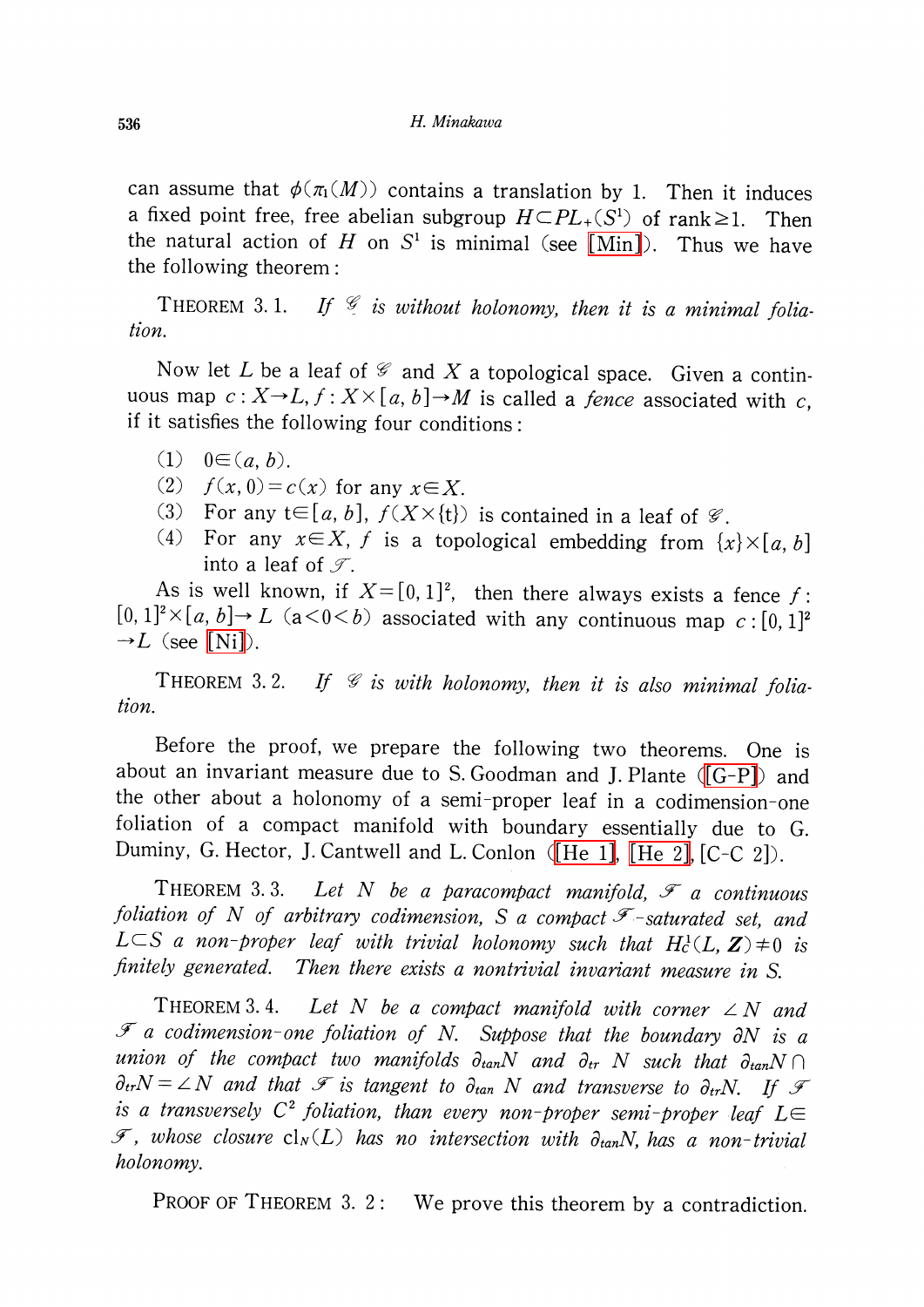Indeed, we show that the hypothesis of an existence of an exceptional minimal set  $\mathcal{M}$  leads to a contradiction.

By Proposition 2.6,  $\mathscr{M}$  is a unique minimal set of  $\mathscr{G}$ . There exists a cylindrical leaf with non-trivial affinely contracting holonomy in  $\mathscr{M}$  by hypothesis, Remark 2.1 and [Proposition](#page-4-0) 2.5. This implies that  $\mathcal{M}$  has no nontrivial invariant measure. Then by [Proposition](#page-3-2) 2. 3 and [Theorem](#page-5-0) 3. 3, every semi-proper leaf in  $\mathcal{M}$  is homeomorphic to  $\mathbb{R}^{2}$ . For, if not, a leaf L in  $\mathscr{M}$  satisfies the condition of [Theorem](#page-5-0) 3.3 and  $\mathscr{M}$  has a non-trivial invariant measure, a contradiction. Using [Proposition](#page-4-0) 2. 5, we see that any leaf  $L$  in  $M- \mathscr{M}$  is homeomorphic to  $\boldsymbol{R}^{2}.$  Thus, using [Theorem](#page-5-0) 3.3, we can see that every cylindrical leaf in non-proper on its both sides, and is contained in  $\mathcal{M}$ , and moreover it has a non-trivial affinely contracting holonomy.

We take a neighborhood of K as follows. Clearly K intersects only finite leaves which we denote by

$$
L_1,\dots,L_k,
$$

and define the sets  $K_{i}(i=1,\cdots k)$  by  $K_{i}\!=\!K\cap L_{i}$ . If  $L_{i}\!\cong\! \boldsymbol R^{2}$ , then we take a topological embedding  $c_{i}$ :  $[0, 1]^{2} \rightarrow L_{i}$  such that  $c_{i}((0, 1)^{2})\supset K_{i}$ . And if  $L_{i}$  $\cong S^{1}\times \mathbf{R}$ , then we take a cotinuous map  $c_{i} : [0, 1]^{2}\rightarrow L_{i}$  with  $c_{i}(s, 0)=c_{i}(s, 0)$ 1) for any  $s\in[0,1]$  such that  $c_{i}|_{(0,1)^{2}}$  is a topological embedding,  $c_{i}((0,1)\times$  $[0,1]) \supset K_{i}$  and the loop  $c_{i,0}(t) = c_{i}(0, t)$  is not null homotopic in  $L_{i}$ . If we take a fence  $f_{i} : [0, 1]^{2} \times [a_{i}, b_{i}] \rightarrow L_{i}$  associated with  $c_{i}$  so small, then  $S(f_{i})=f_{i}([0,1]^{2}\times[a_{i}, b_{i}])(i=1,\dots,k)$  is disjoint to each other. We consider the compact set  $S = \bigcup_{1\leq i\leq k}S(f_{i})$ . Since cylindrical leaf has a non-trivial affinely contracting holonomy, then all leaves in S is topologically classified as follows:

- $(1) \quad S^{1}\times[0,1].$
- $(2) \quad [0, 1]^{2}$ .

(3) 
$$
[0,1] \times \{y \in \mathbb{R} | y \ge 0\}.
$$

Moreover there exists only finite numbers of leaves of type(l) and they are contained in different cylindrical leaves of  $\mathscr{G}.$  Then for any leaf  $L\cong$  $\mathbb{R}^{2}$ , the subset  $L-S$  is still connected and for any leaf  $L'\cong S^{1}\times \mathbb{R}$ , the subset  $L'-S$  consists of at most two components, which are not relatively compact in  $L'$ . This means that for any leaf L in  $\mathscr{M}$  the closure  $cl_{M-int(s)}(L-S)$  coincides with  $cl_M(L)\cap(M=int(S))$ . By exchanging the fence  $f_{i}$  with small one if necessary, we can assume that  $\mathcal{M}$  intersects transversely with S at each intersecting point. Then  $(M-int(S), \mathcal{G}')=\mathcal{G}$  $|_{M-1nt(s)}$  is a transversely affine foliation and has an exceptinal minimal set  $\mathcal{M}'=\mathcal{M}-\text{int}(S)$  with  $\mathcal{M}'\bigcap \partial (M-\text{int}(S))$ . By [Theorem](#page-5-1) 3.4, any semi